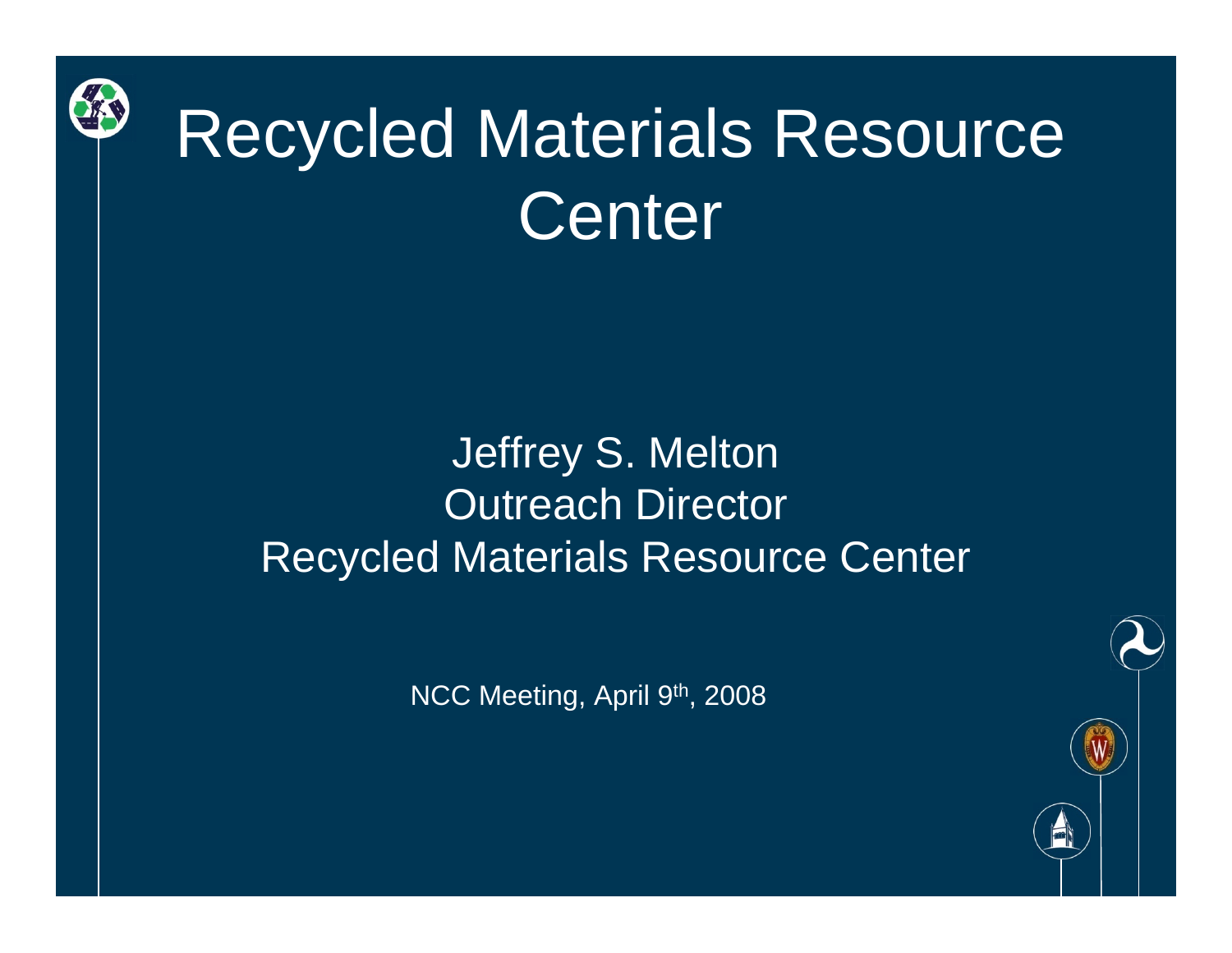

## Recycled Materials Resource Center

- ¾ Partner laboratory of FHWA
- ¾ Founded in 1998, renewed in 2007
- ¾ Dedicated to the appropriate use of recycled materials in the highway environment
- ¾ Focus on research and outreach efforts
- ¾ Product driven center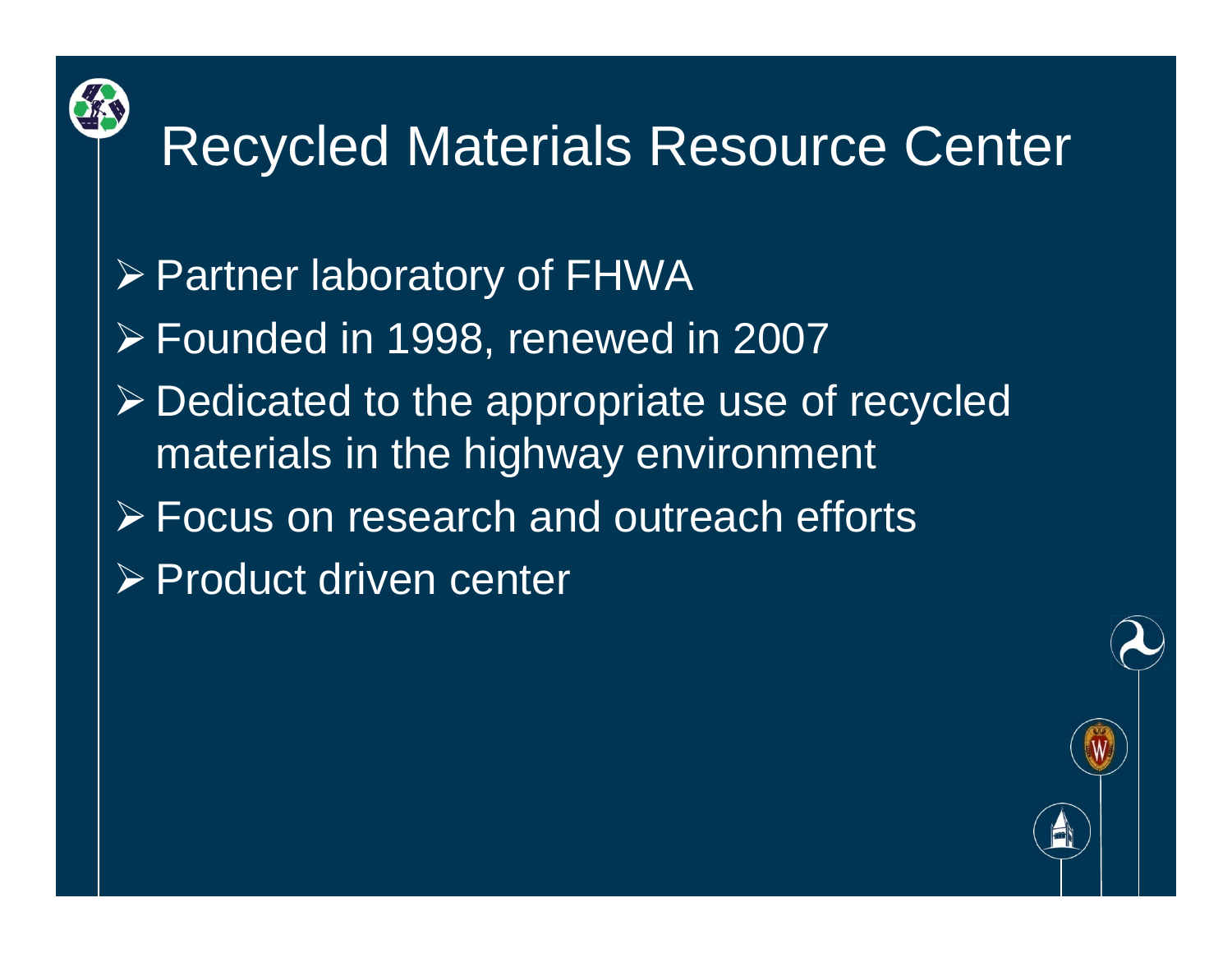

### RMRC Research

- ¾ 39 research projects completed to date
- ¾ **Project 1:** Mitigating Alkali Silicate Reaction in Recycled Concrete
- ¾ **Project 2:** Using Lithium to Mitigate ASR in RCA **Concrete**
- ¾ **Project 38**: Recycled Concrete Aggregate Concrete Pavement Performance Survey Outreach for the Federal Highway Administration National Review

[www.recycledmaterials.org](http://www.recycledmaterials.org/)

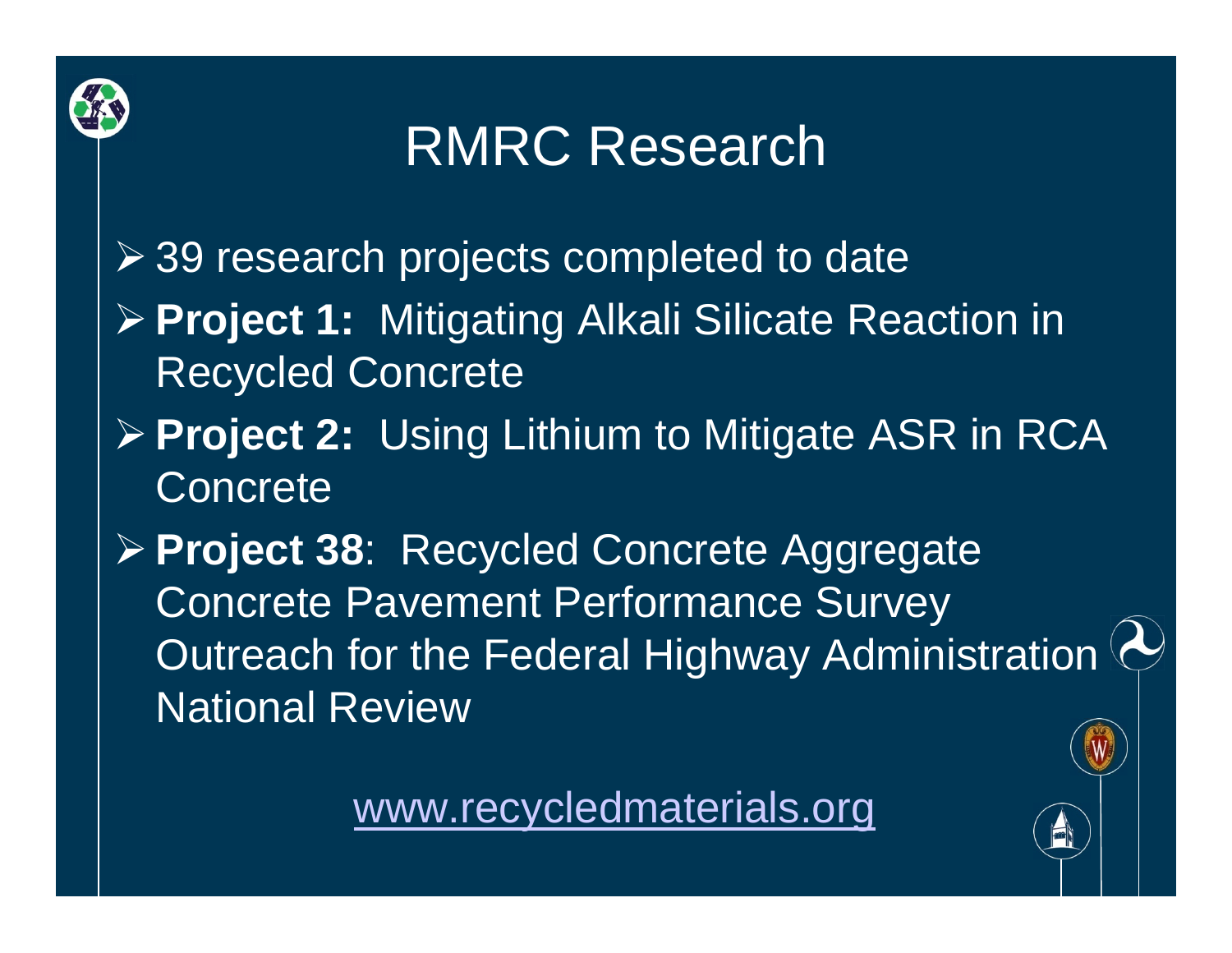

## RMRC Outreach

- ¾ Hosted an international conference on recycled materials, next conference is in the works
- ¾ Developed more than 10 standards for AASHTO
- ¾ Developed and sponsored 4 regional workshops that covered the whole US.
- ¾ Working with the US EPA, FHWA and others to promote the Green Highways Initiative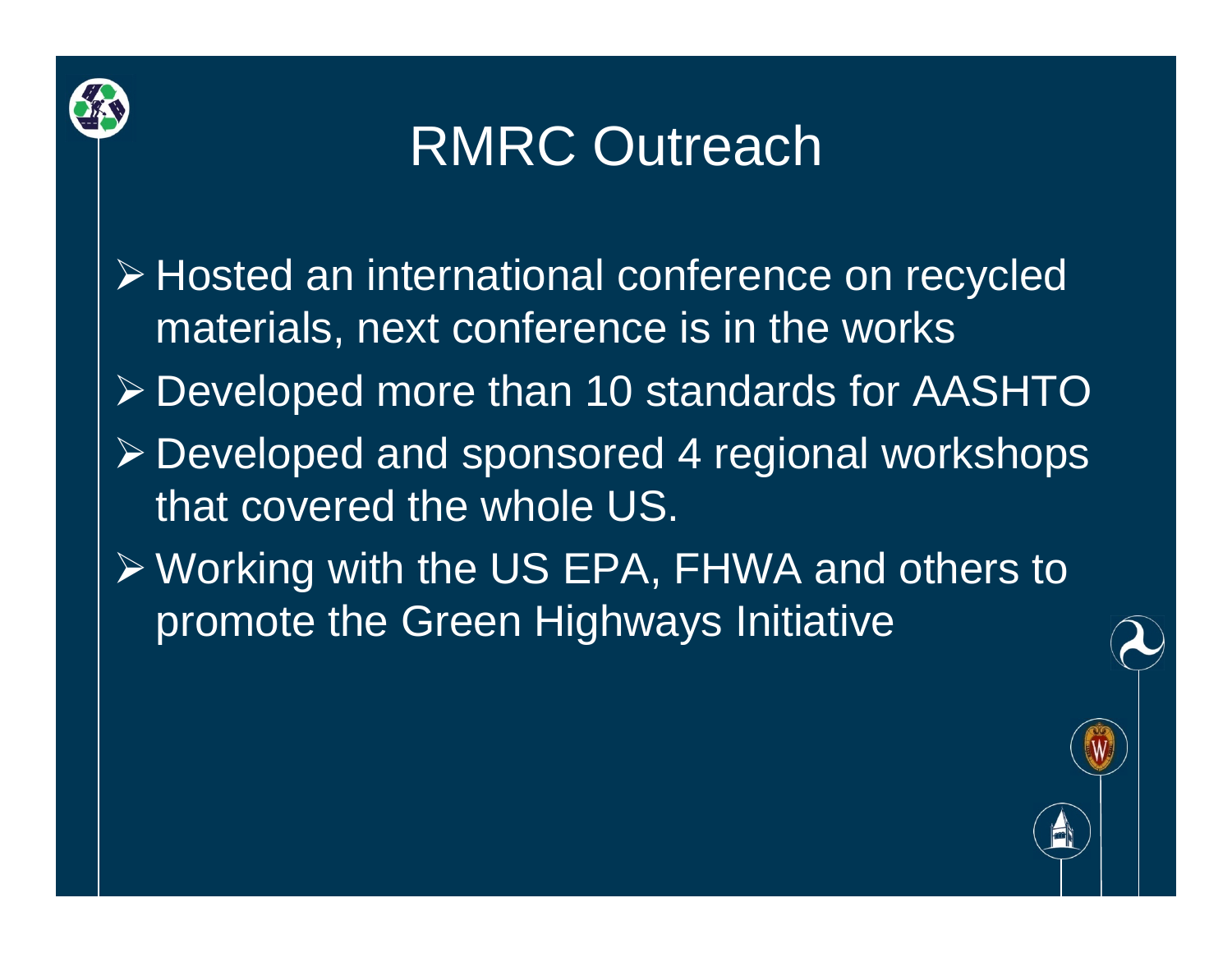

### Earth Day Webinar

Putting Earth Day into Practice on our Nation's Roads and Highways: The Recycled Materials Resource Center

#### Earth Day - April 22, 2008 11:00 am to 12:00 pm EST

https://www.nhi.fhwa.dot.gov/resources/webconference/ web conf learner reg.aspx?webConfID=13933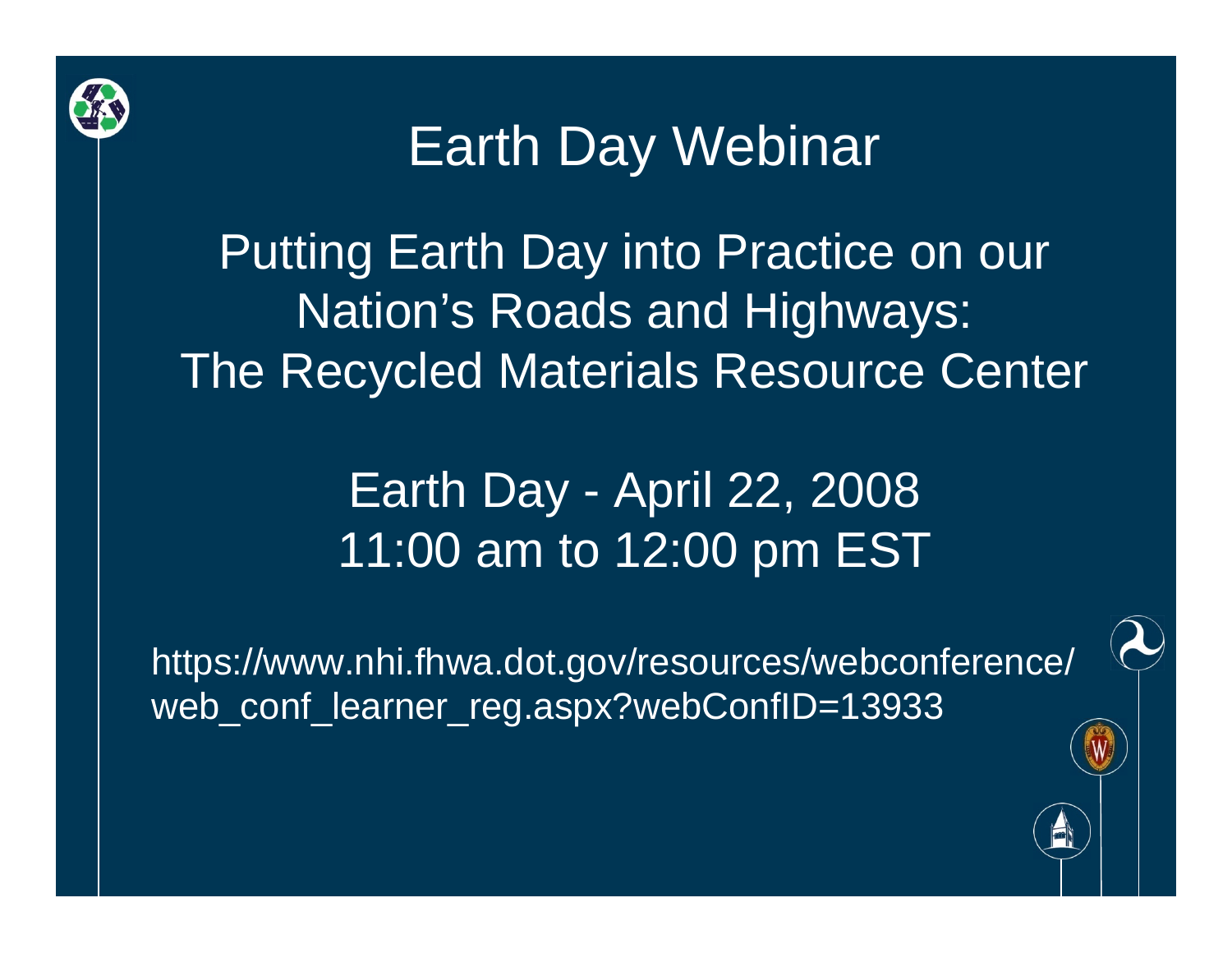

#### Project 1/2 - Mitigation Practices for Alkali Silicate Reaction (ASR) in Recycled **Concrete**

#### *Partners:* Penn DOT, Maine DOT, Wyoming DOT, FMC Lithium **Corporation**

*Principal Investigator:* Dr. David Gress, UNH

*Project stats:* Phase 1 - Two Years (Aug. 2000 – Aug. 2002) Phase 2 - Two Years (Sept. 2002 – Aug. 2004)

#### *Phase 1 Approach:*

- Develop new detection method
- •Develop methods to poison or accelerate ASR
- •Develop recycling method

#### *Phase 2 Approach:*

- Explore large scale tests
- •Expand lithium nitrate technique to include external application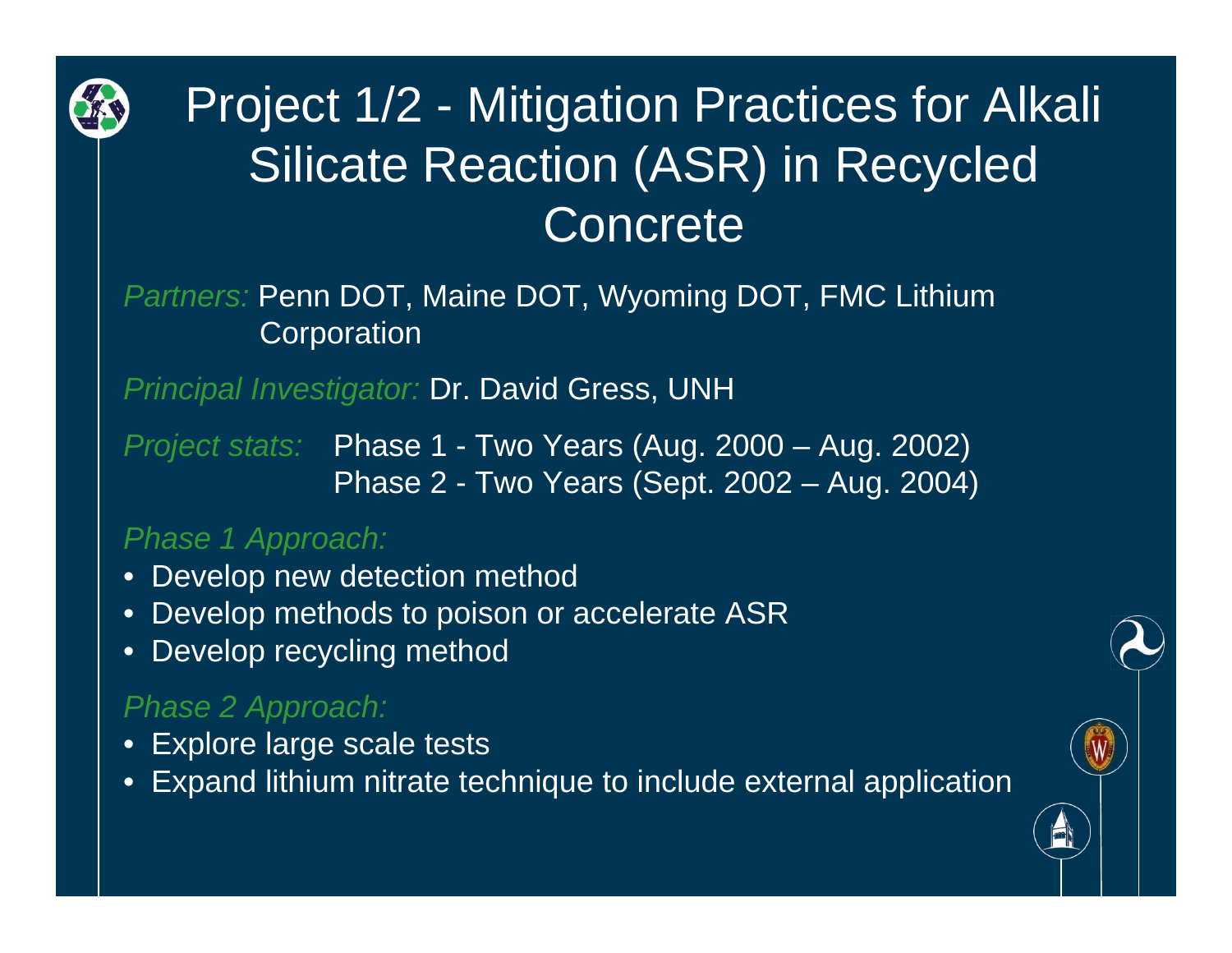

# Project 1/2 Cont.

- ¾ Used ASR distressed pavement from I-95
- ¾ Evaluated class F fly ash, silica fume, ground granulated blast furnace slag (GGBFS), low alkali cement, and lithium nitrate
- ¾ Used modified ASTM C 1260 as a screening tool
- $\triangleright$  Used ASTM C 1293 to evaluate the effectiveness of each amendment
- ¾ Natural Blue Rock was used as a control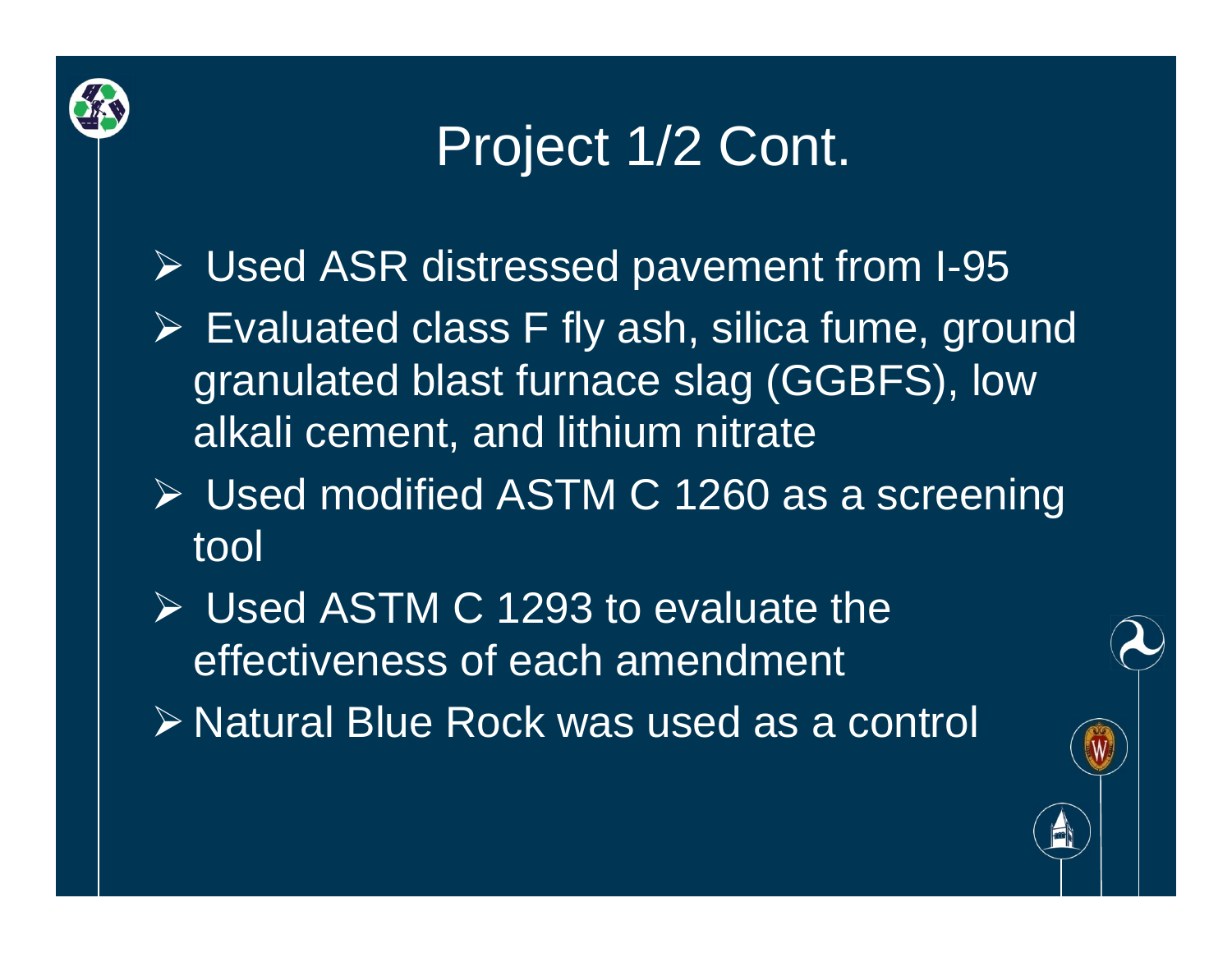

# Project 1/2 Continued

- ¾ New PCC with RCA from distressed concrete did contribute to ASR
- $\triangleright$  Found that most amendments worked for RCA and Blue Rock, but required higher dosage
- $\triangleright$  Lithium nitrate seemed to halt ASR when sprayed on blocks

www.recycledmaterials.org/Research/past/P1&2/p1final.pdf

www.recycledmaterials.org/Research/past/P1&2/p2final.pdf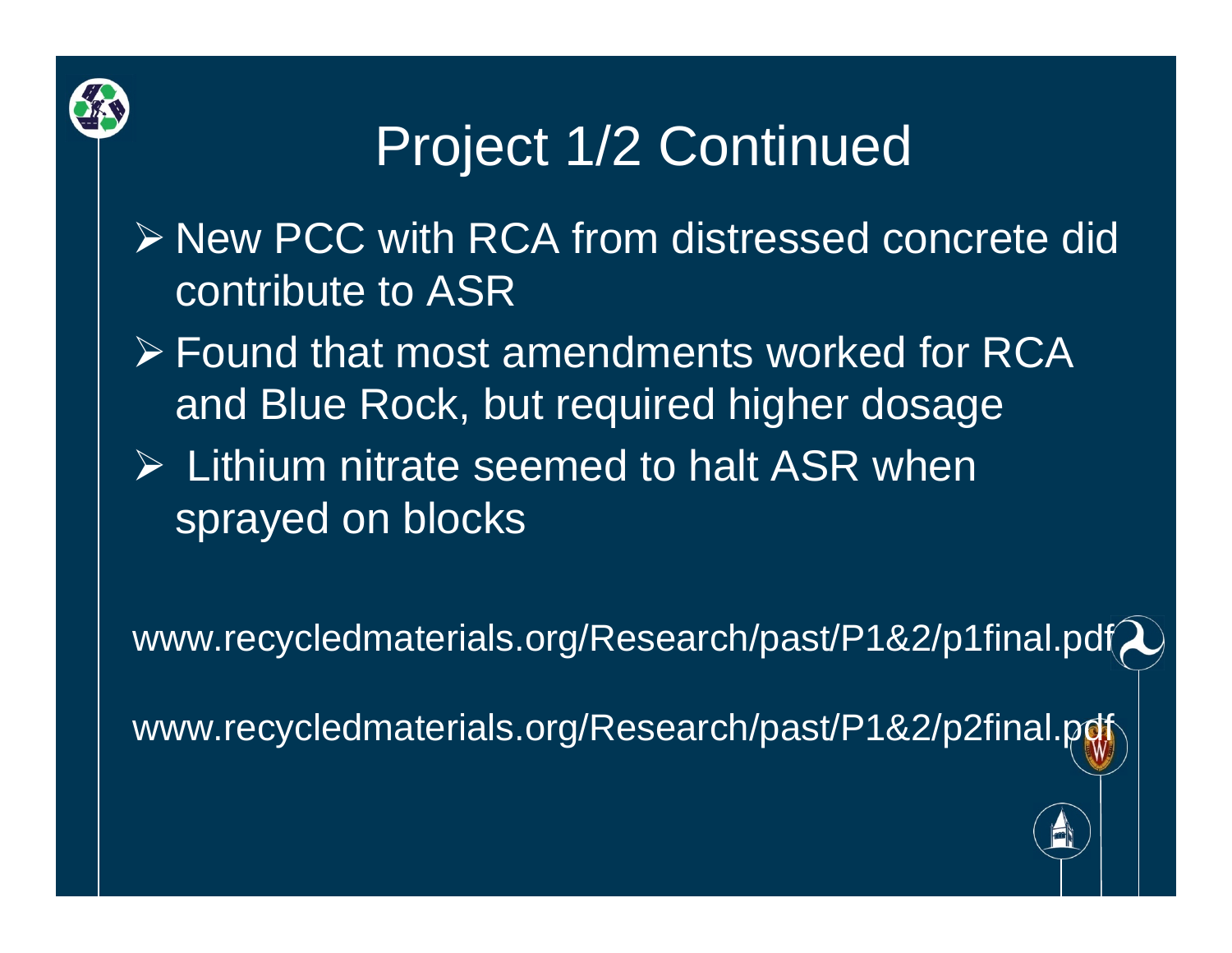

# Transportation Applications of Recycled Concrete Aggregate

**US Department of Transportation** Federal Highway Administration

**Transportation Applications Of Recycled** Concrete Aggregate

FHWA State of the Practice National Review September 2004



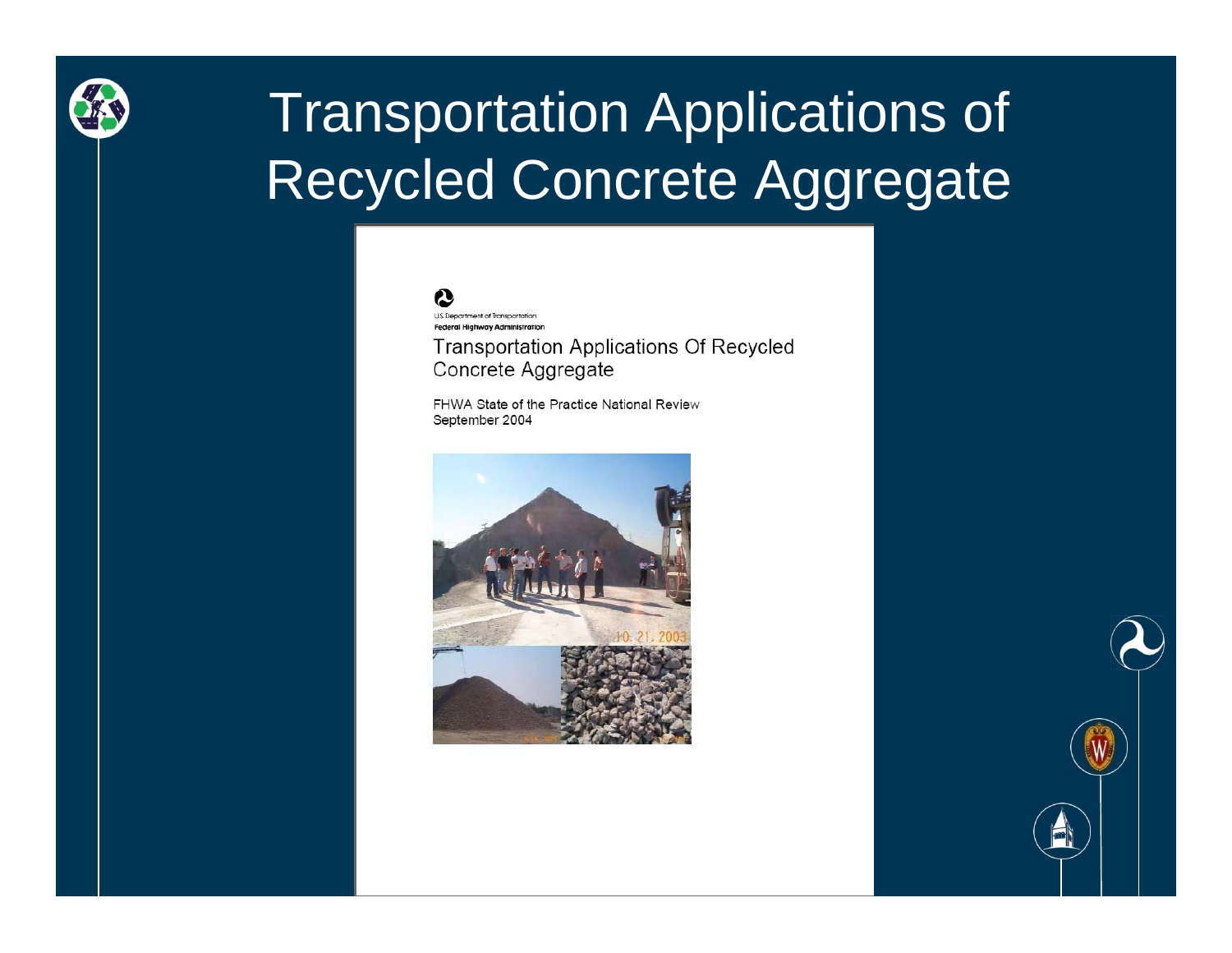

# RCA as Aggregate

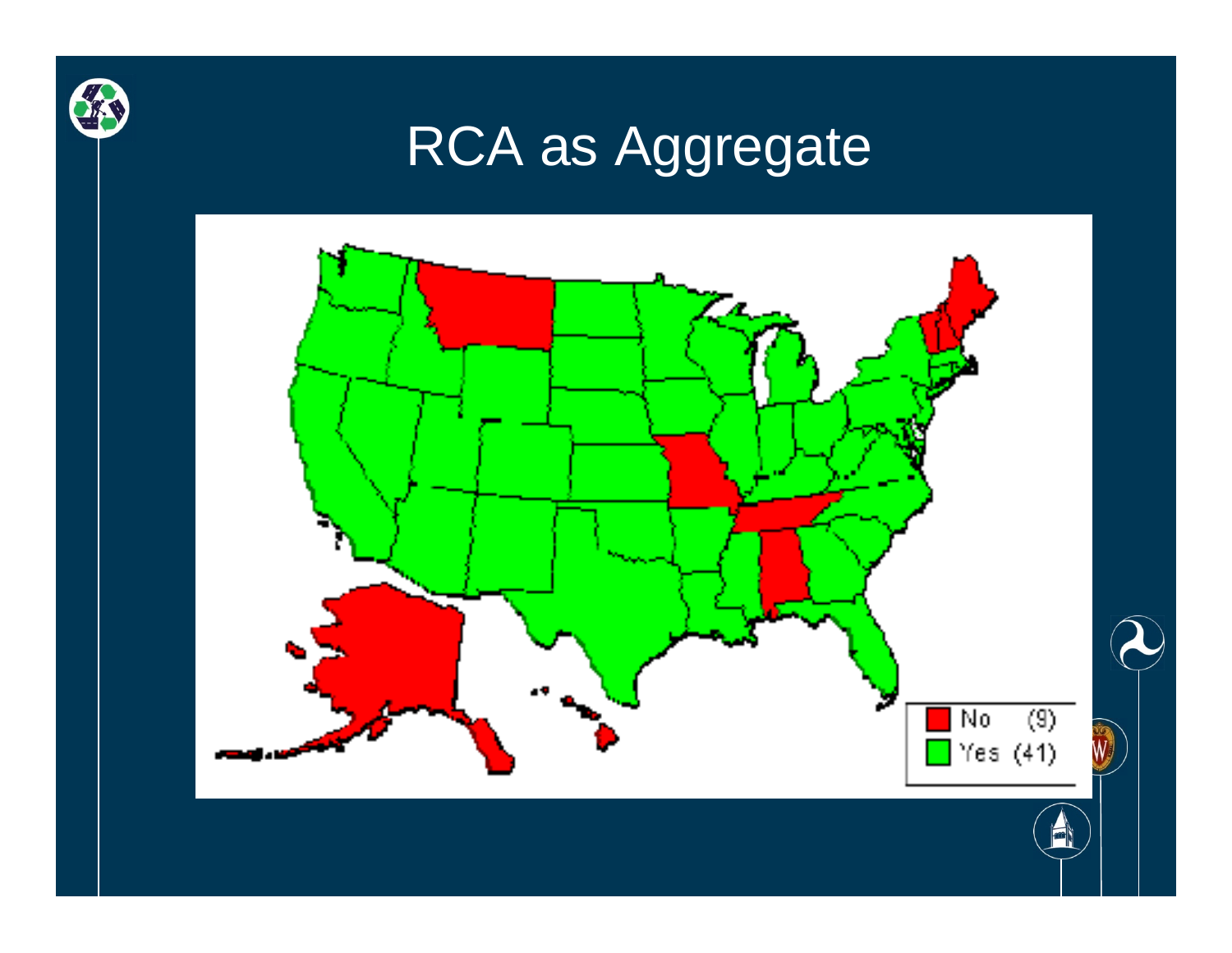

### RCA in Aggregate Base

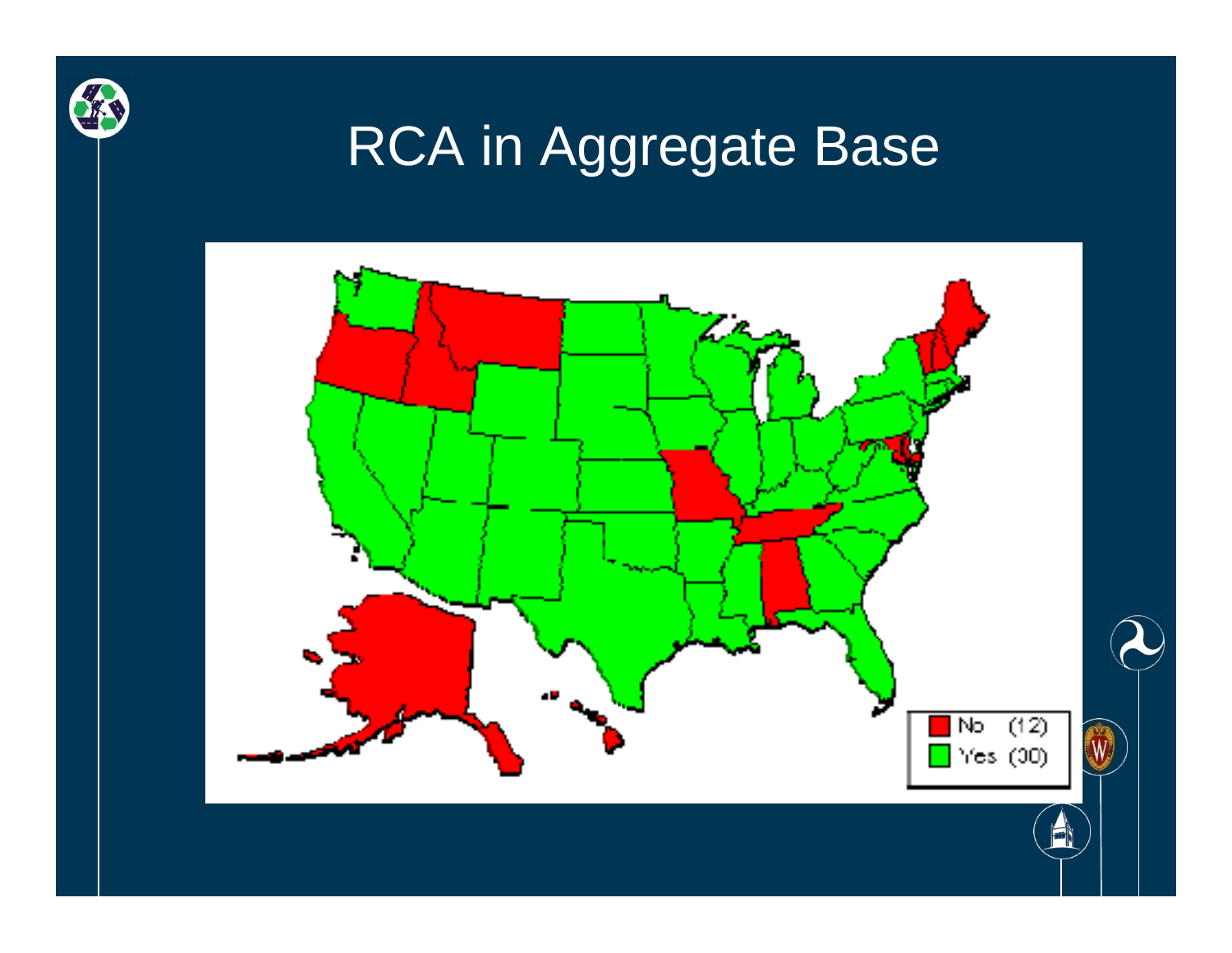

### RCA as Aggregate for PCC



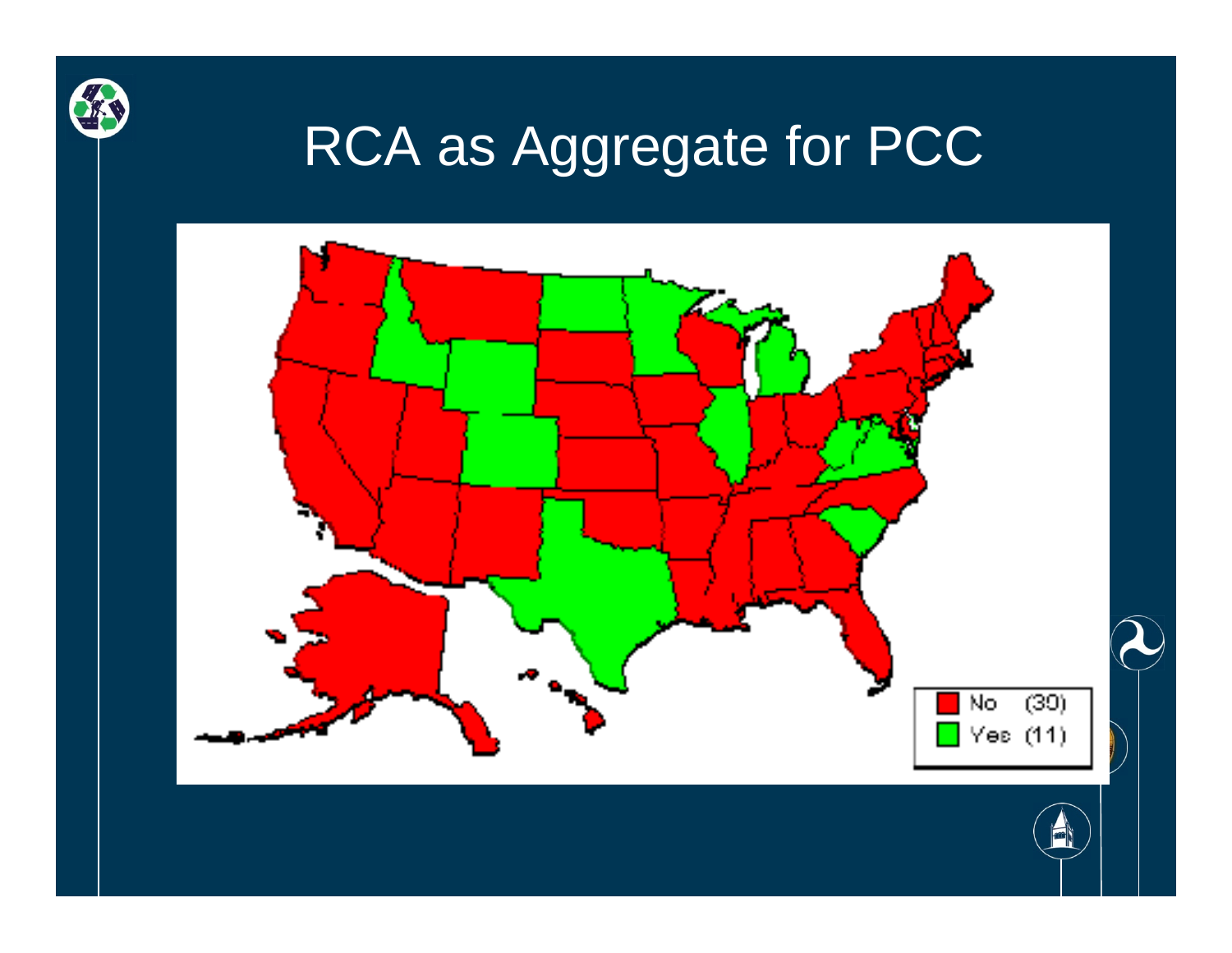

# Project 38 RCA Concrete Pavement Survey Outreach

- ¾ Dr. Gress served on FHWA survey on the use of recycled concrete
- ¾ Conducted forensic study of pavements that used RCA
- ¾ Found that RCA can be used to make durable PCC pavements
- ¾ Also found ASR, which suggests that ASR distressed aggregate can be used in PCC pavements

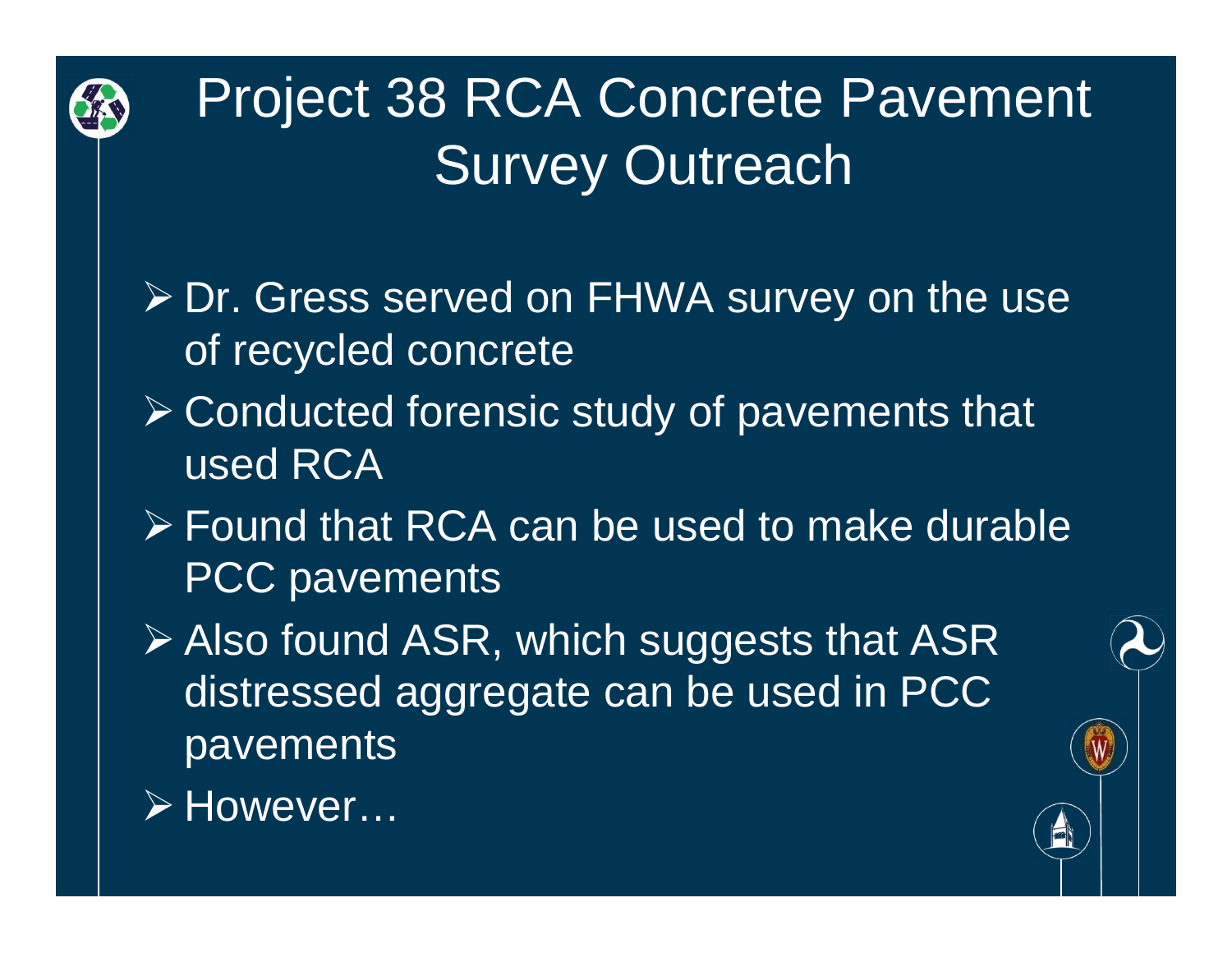

#### Guidance Documents

#### IMCPCP (HIF-07-004) pg. 44

The recycled aggregate should be taken from a pavement that is known not to have experienced materials-related problems.

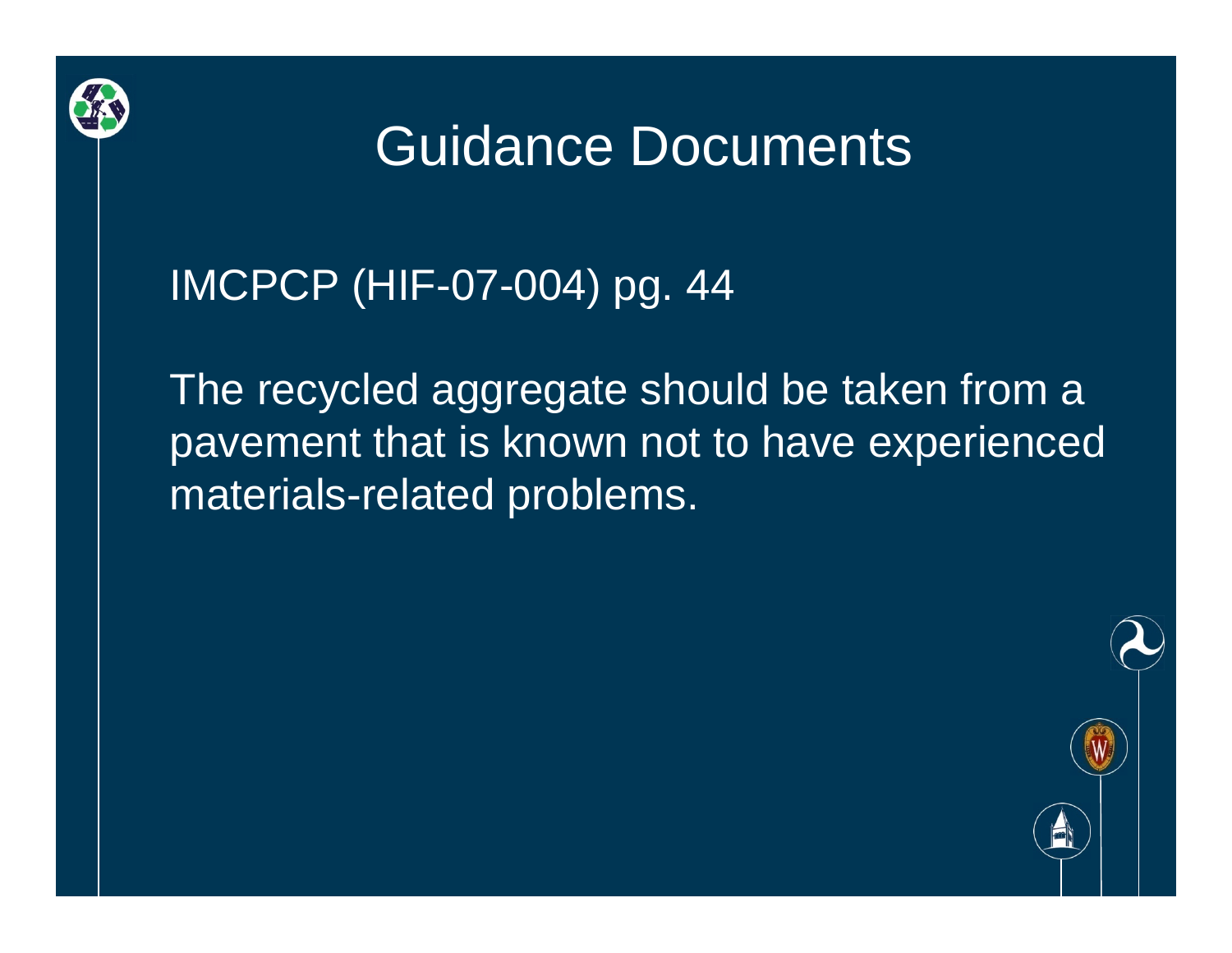

#### Guidance Documents

#### SAMARIS SAM-06DE05 pg. 129-130

…recycled aggregates from concrete pavements can be used with the exception of those originated by freeze-thaw causes, alkali/aggregate reactions, sulfate attacks or the action of ice melting salts.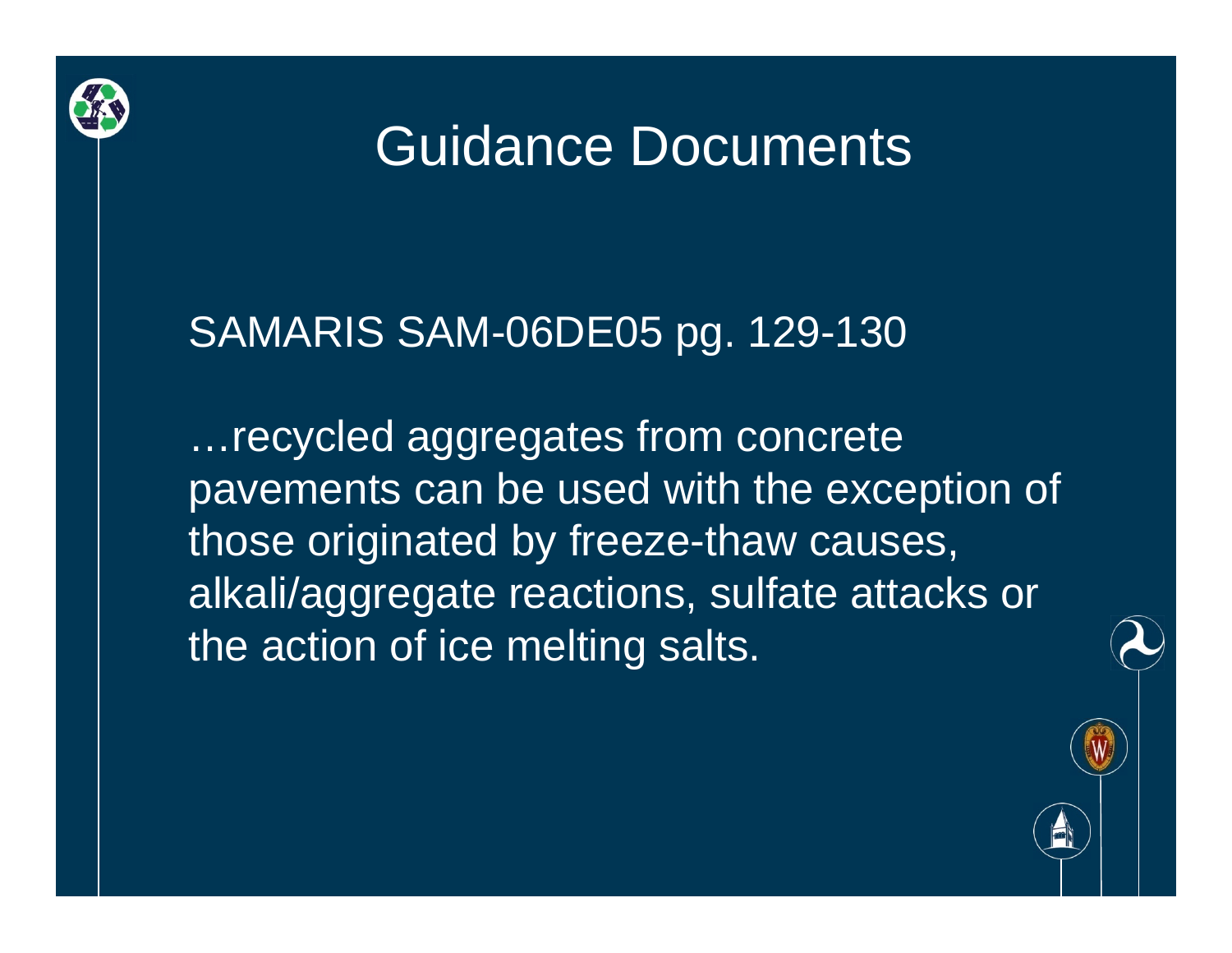

# What to do?

- ¾ Scrap the guidance documents?
- ¾ Only used non-distressed aggregate in new PCC?
- ¾ Just use distressed aggregate in unbound applications?
- $\triangleright$  What is the best value?

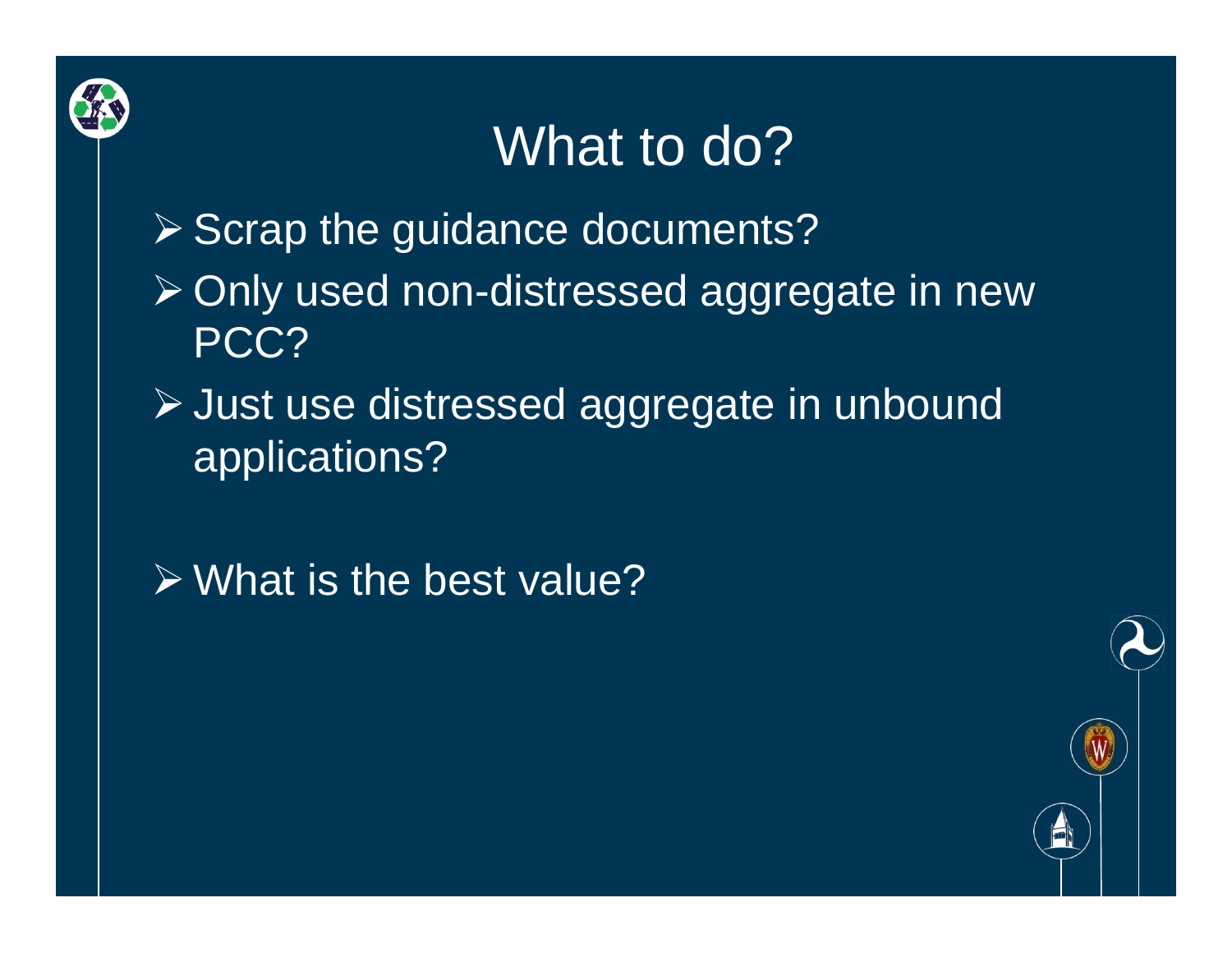

# What is the Cost?

- $\triangleright$  Is the cost in dollars per lane mile?
	- What about maintenance?
	- What about environmental effects?

¾ How does cost play in project bidding?

- Where is incentive in low bid process?
- How do other partners factor into awarding projects (Green Highways)?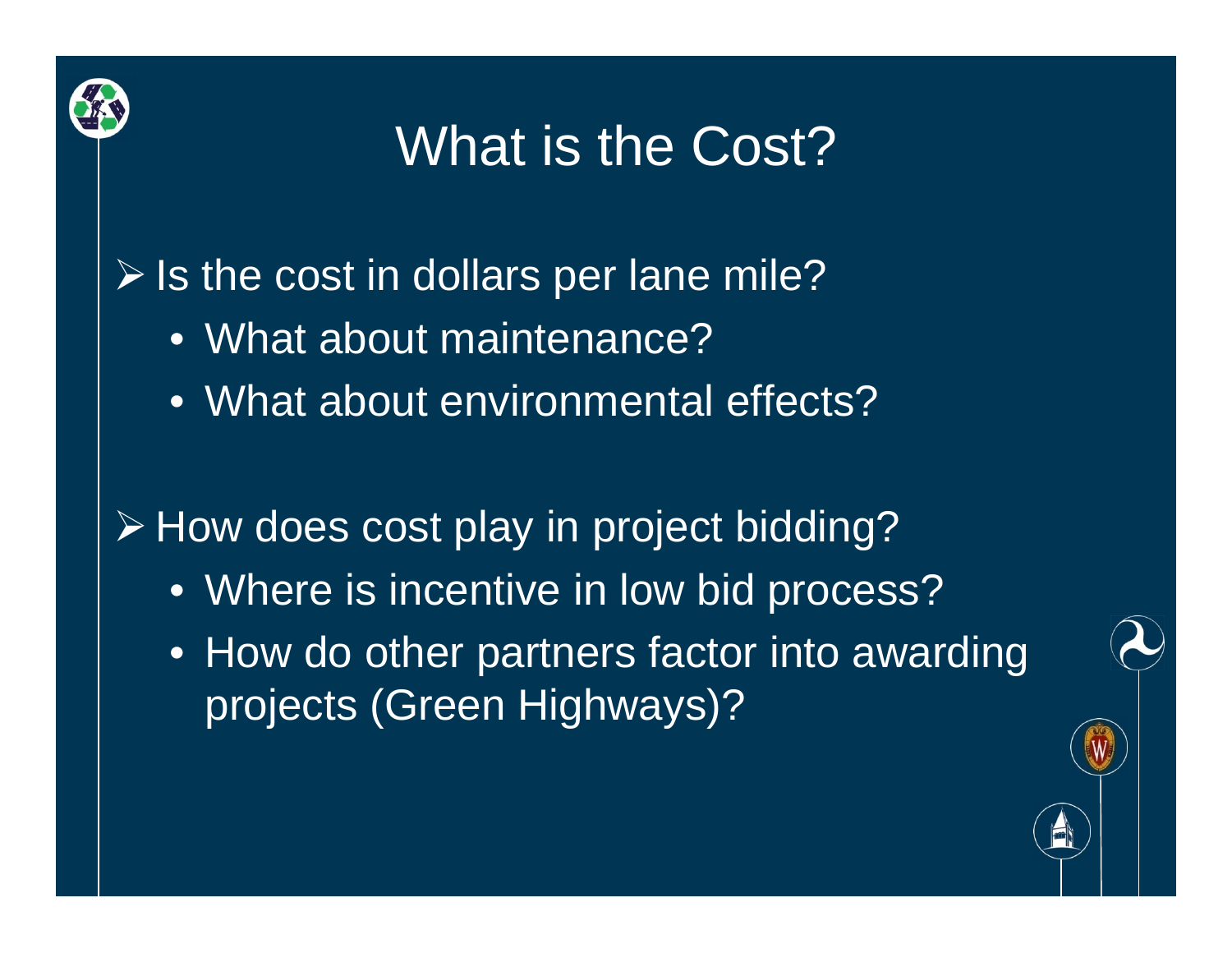

## What is the Incentive?

 $\triangleright$  What is the incentive to use RCA?

¾ Right now, incentive points to unbound applications.

¾ However, aggregate supply, costs and other factors (mandates?) may come into play.

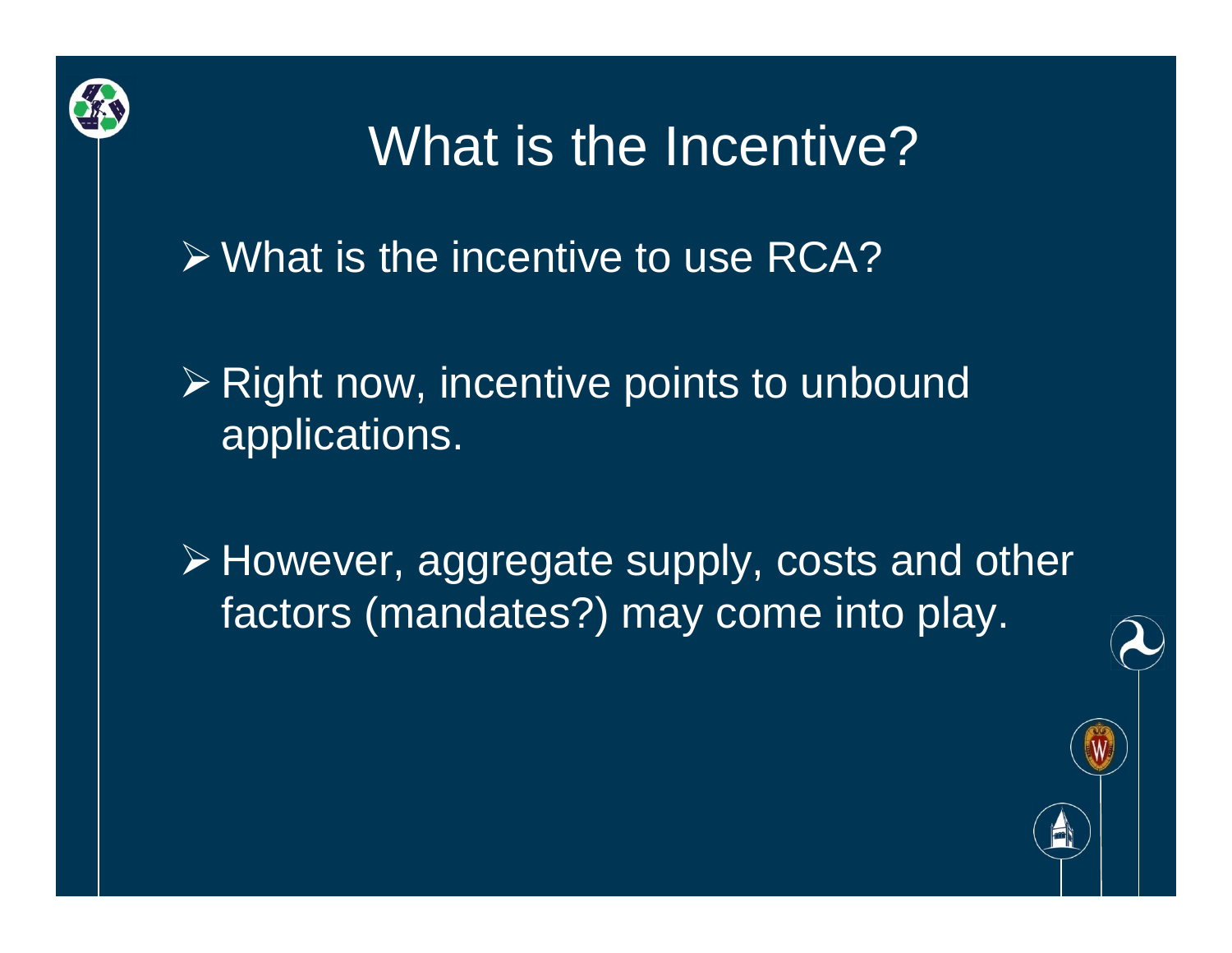



¾ Need to do research now to be prepared for the future¾ Look at ASR, D cracking, mix design

(water demand), old mortar fraction, etc.

¾ Also look at life cycle cost analysis to understand true project costs.

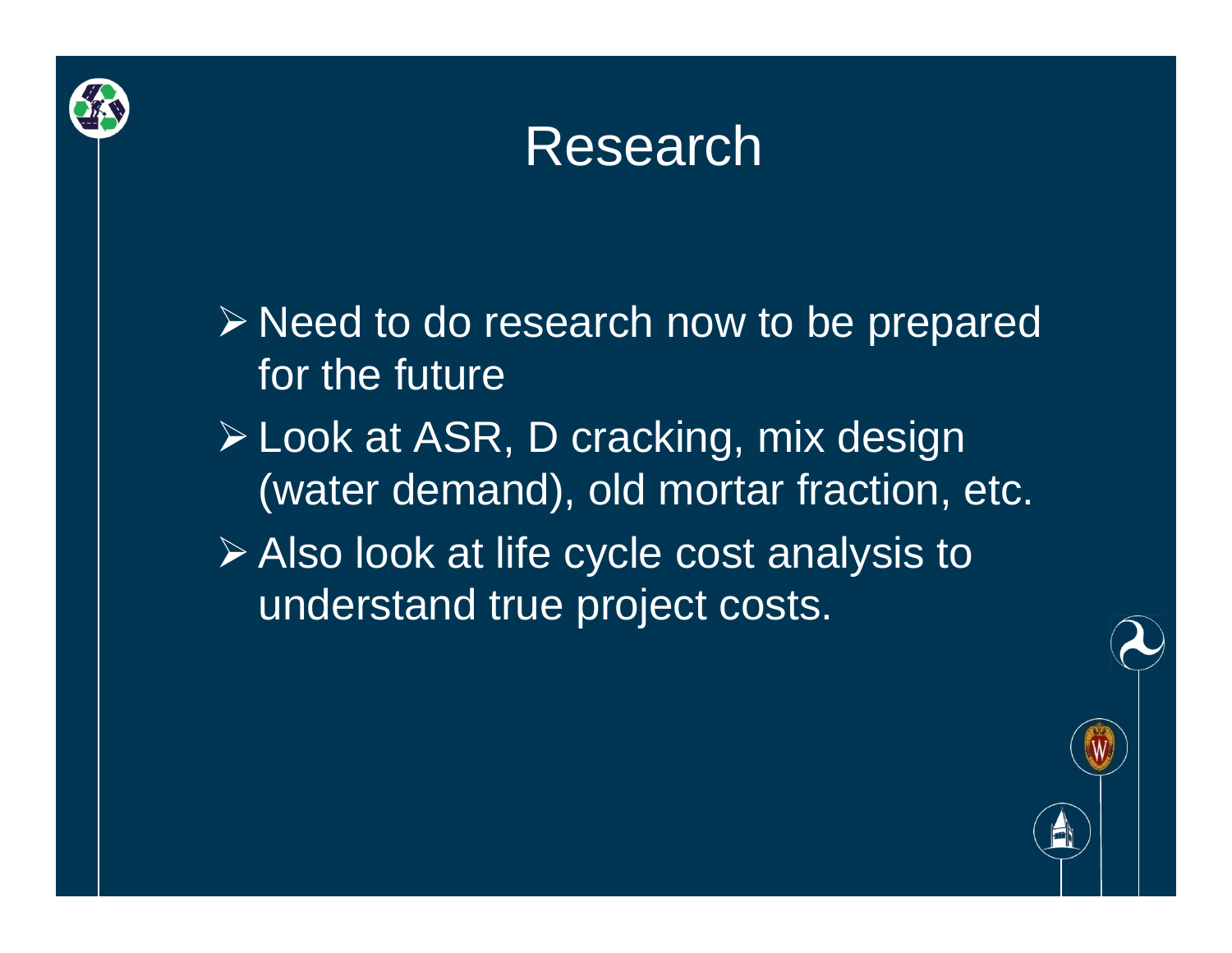

## Project 23 LCA Tool PaLATE

¾ LCA tool specifically designed to compare natural versus recycled material aggregates

¾ Considers maintenance as well as construction costs

¾ Also considers environmental effects ¾ Can help define "true" cost of a project

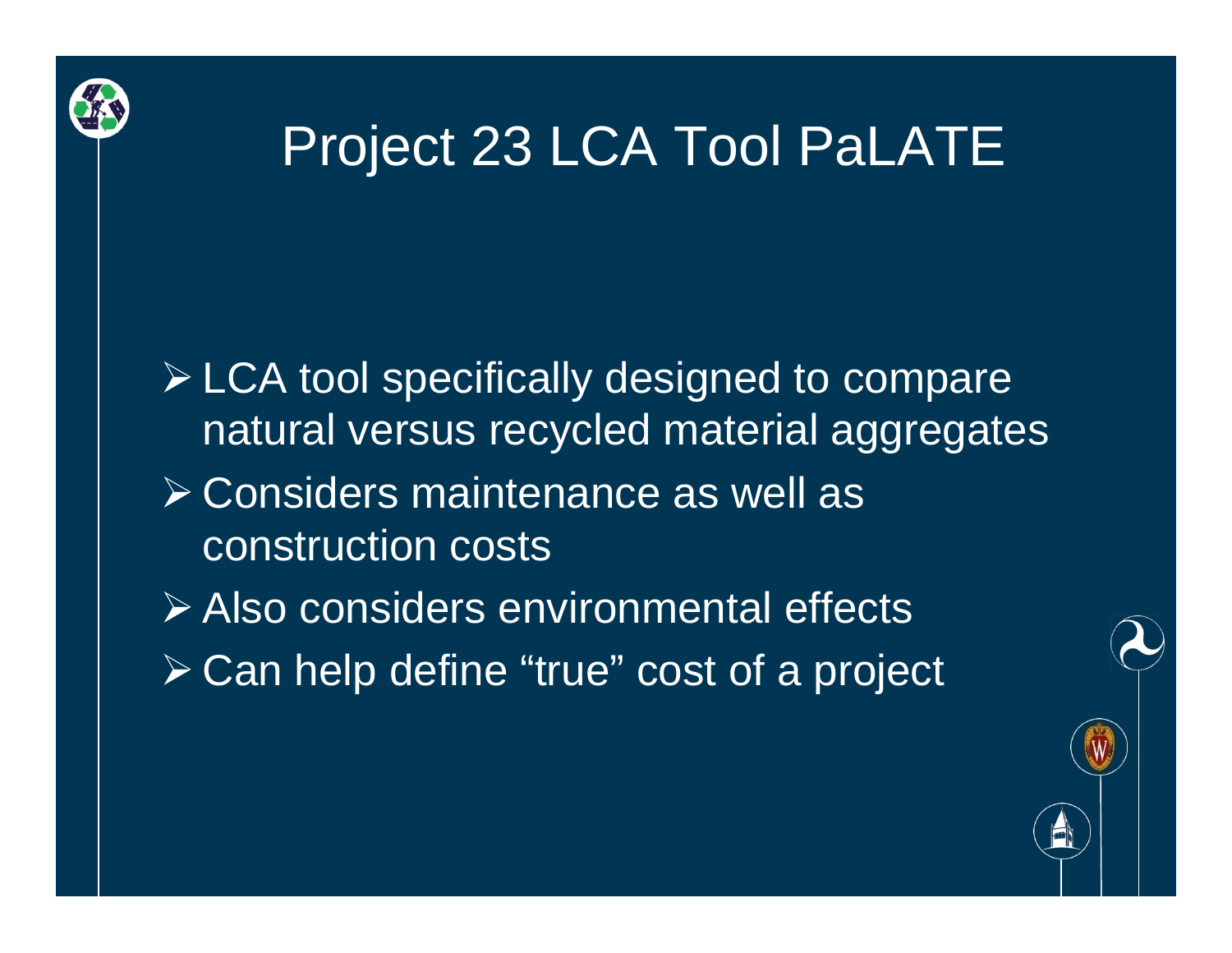

#### Pooled Fund Study

#### Recycled Materials Resource Center

www.pooledfund.org